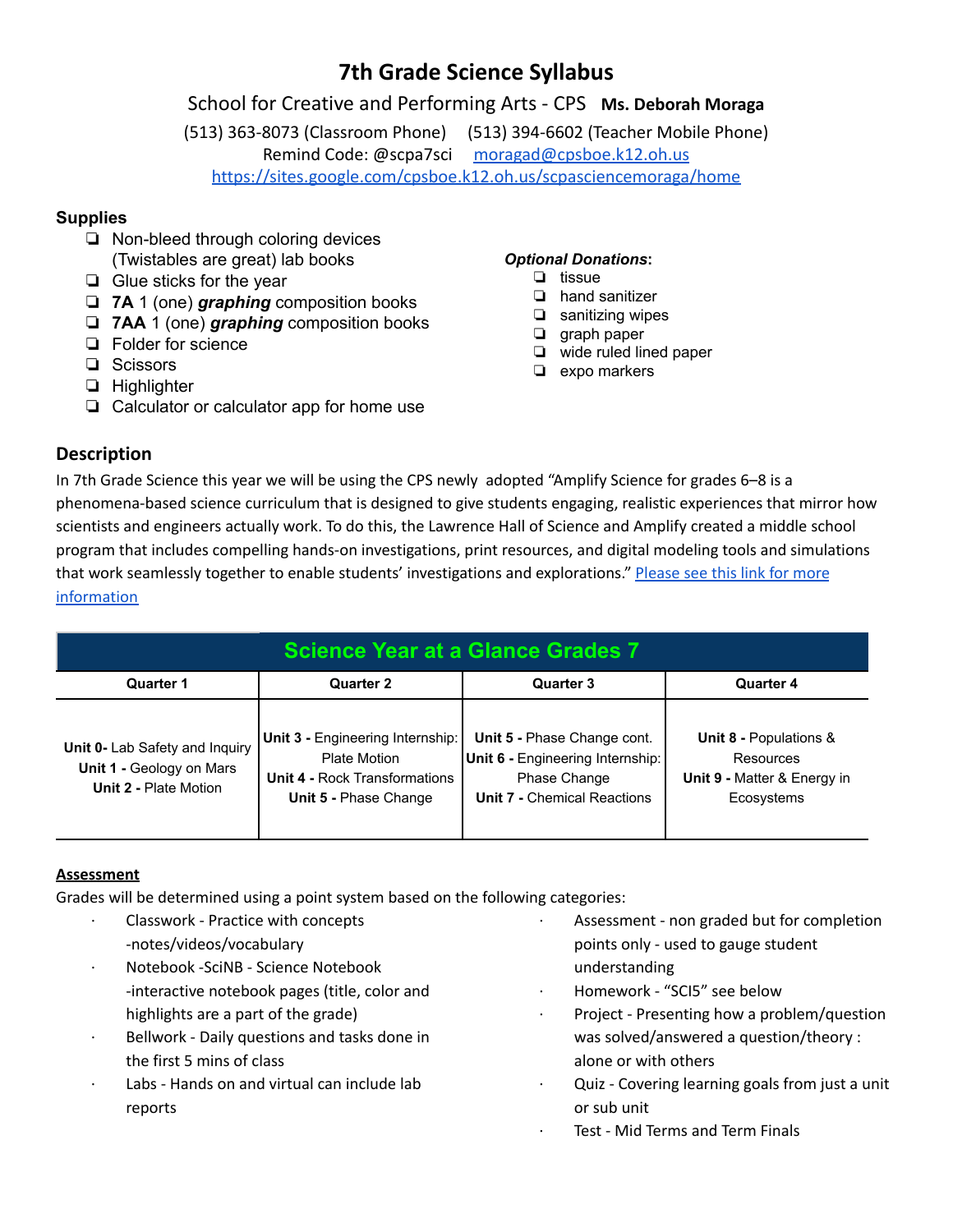#### **Absences**

When returning from an absence, students should check our daily lesson plan slides on Schoology and obtain any paper copies or digital files from the absent work bulletin board/example notebook/Schoology agenda. Work assigned before an absence is due during the class period upon return to school. Students are given one day for each day absent to make up missed work. Please see the student handbook for policies regarding unexcused absences and suspensions.

#### **PowerSchool & Schoology**

I use email, Schoology, Remind, and PowerSchool, to communicate important information with students and parents. A Google Slides presentation including daily lesson plans and links to key assignments will be shared with all students and parents/guardians on Schoology. This is the best way for students and parents to stay up to date on all classwork and assignments. PowerSchool is the best resource to stay up to date on student grades/missing work. PLEASE NOTE: **POWERSCHOOL is the OFFICIAL GRADE of a student. Schoology only captures part of what we do each day in the live/remote science classroom.**

#### **Classroom Logistics**

A few random pieces to ensure classroom efficiency and effectiveness

- Come to class prepared with your PENCIL, COLORING DEVICES, GLUE, SCISSORS, FOLDER and INTERACTIVE Science NOTEBOOK and LabNB ( graphing composition book for 7AA )
- · Technology should be put away, out of sight unless otherwise instructed. Misused technology will be taken to as a warning, the second time the office for a parent pick-up. This follows the student handbook.
- · Student tables will be assigned classroom jobs to help manage and maintain our classroom. These roles will rotate throughout the year..
	- o Absentee Aide: Gets extra papers for absent students, writes their name, and posts on board
	- o Example Notebook Extraordinaire: Updates example TOC and adds new handouts
	- o Classroom Cleaner: Helps to make sure room in clean & organized
	- o Paper Passers: Pass out new handouts and return graded assignments

#### **Extra Help**

I strongly encourage all students to seek extra help whenever they need clarification. Students can call, email, or stop by my classroom.

#### **Contacting Me**

Schoology, Remind or Email. Please include the First and Last name of the student and the Bell. I will do my best to get back to you within 48 hours. I am also available by classroom phone between the hours of 9:00am and 3:30pm (when a class is not in session) although I may have to get back to you if I am teaching. If you are calling the Teacher Mobile Phone - please leave a text! I can get back easier than a message for cell service in the building is often hindered. During Distance Learning - use the Teacher Mobile Phone. Please don't hesitate to contact me if you have any questions or concerns.

Ms. Deborah Moraga (513) 363-8073 (Classroom Phone) (513) 394-6602 (Teacher Mobile Phone) [moragad@cpsboe.k12.oh.us](mailto:moragad@cpsboe.k12.oh.us) <https://sites.google.com/cpsboe.k12.oh.us/scpasciencemoraga/home>